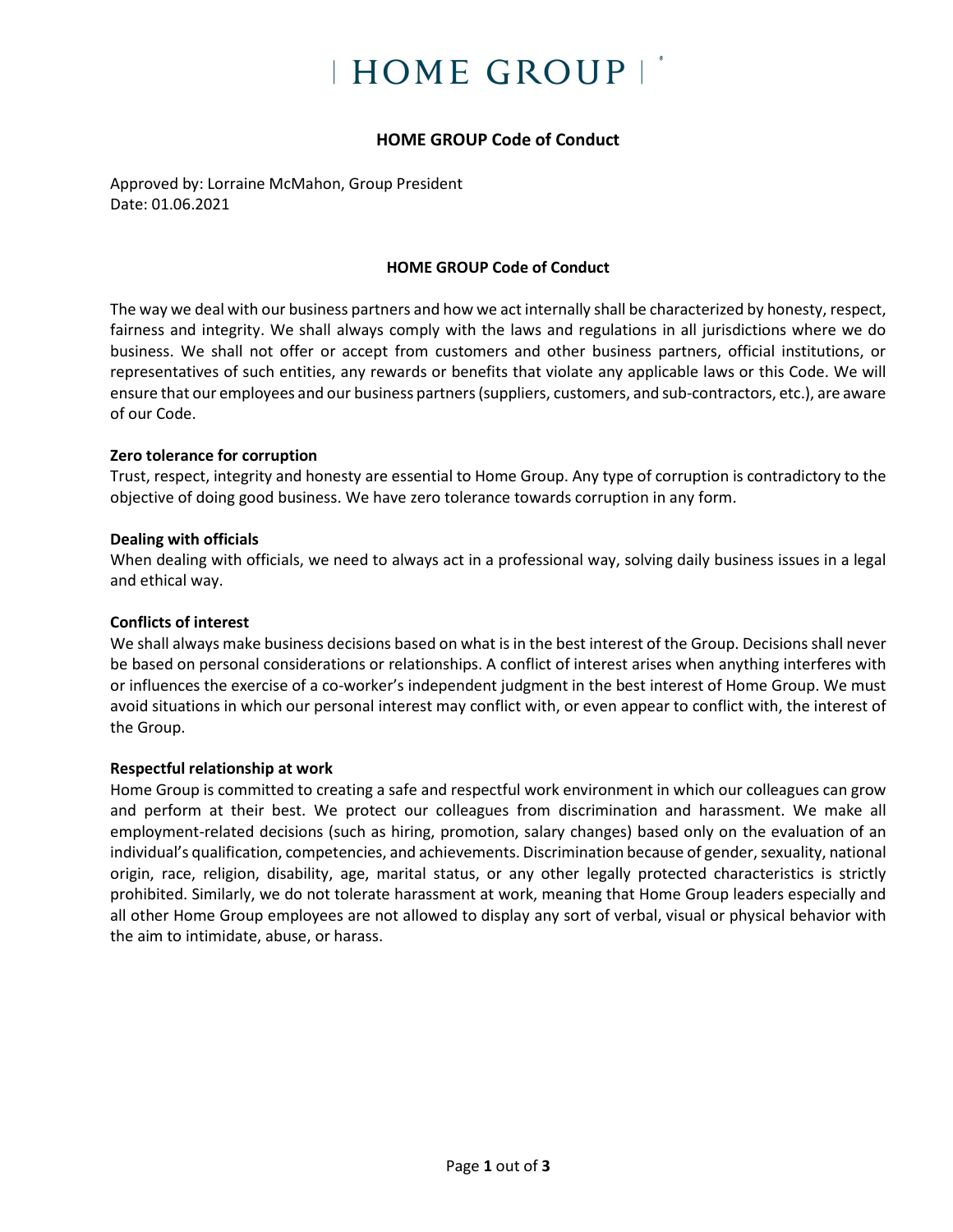# **HOME GROUP**

# **HOME GROUP Code of Conduct**

Approved by: Lorraine McMahon, Group President Date: 01.06.2021

#### **Raising questions and concerns**

Raising questions and concerns can help Home Group identify and solve a problem at an early stage. If you have doubts or concerns about compliance with this Code in any aspect of our business, we encourage you to contact any of the following resources as soon as possible:

- Talk to your direct Manager, your local Factory Manager, or any human resources professional.
- Send an e-mail via [compliance@homegroupholdings.com](mailto:compliance@homegroupholdings.com) describing the issue in your language. If needed your message will be translated into the English language for investigation by the Group Compliance Office.
- Send an anonymous message to the Home Group Compliance Office. To do that, you need to visit the Home Group global website [www.homegroupholdings.com](http://www.homegroupholdings.com/) on the Code of Conduct page. Use the message box "Report to Compliance Office" and describe the issue. You can identify yourself and leave contact details, or you can stay anonymous.

The Home Group Compliance Office consist of colleagues from the Group Management Team only. Experts from Home Group locations can be involved when needed. We will ensure that the investigation will not harm the employee who reported about the problem in any way.

#### **Situations we must be aware of**

Assessing whether there is a conflict of interest is sometimes difficult. In case of doubt, always be transparent and ask your manager. If a clear conflict of interest as described below arises, it must be reported immediately to your manager. The following are some types of situations that we have to be particularly aware of.

## Business opportunities

None of us may take business opportunities for ourselves, which may arise during the course of our duties for Home Group. Nor may any of us use company property or information for any type of personal gain. If in doubt, always ask your manager.

*Example:* you are responsible for transport management. Other employee family which is your good colleague or who you are cooperating with on a daily basis, has transport company which works for Home Group. There is conflict of interest as you can treat them in preferential way versus other transport companies.

## Other employment

Any employment outside of Home Group, with or without compensation, must not influence a co-worker's job performance. We may not engage in outside business interests that divert time and attention away from our personal work responsibilities or require work during company time.

*Example:* Your family is running grocery. You are engaged in articles supplies to this store including fresh food which you can get between 3 and 5 am. During the day you need be in constant phone contact to arrange articles replenishment. This requires your attention and do not let you focus on your work duties.

## Gifts, benefits, reimbursements

Whatever gifts you are receiving, provided they cannot influence your decisions, should be accepted on behalf of the company. Such gifts are expected to be forwarded to factory manager for further considerations.